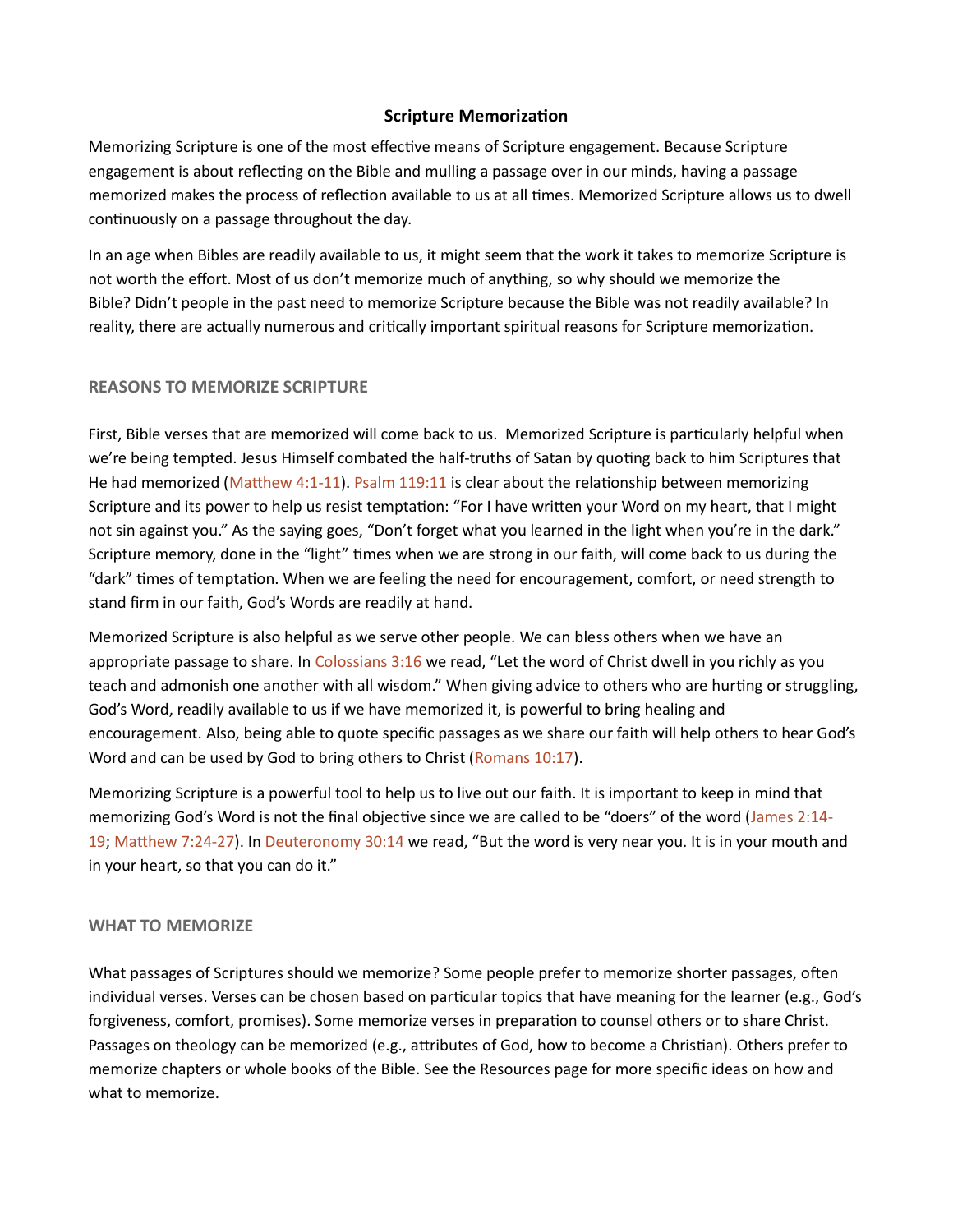### CONSIDER MEMORIZING WITH OTHERS

Scripture memorization can be done individually, but it also can be done in groups. Memorizing Scripture together can be very powerful for an entire small group or a family. Memorizing with others can be a great encouragement and help us stay accountable to our memorization goals.

### **CONCLUSION**

Followers of God have a long rich history of memorizing Scripture. From the time that the first books of the Bible were written people have been memorizing Scripture in order to help them live faithfully. It is clear that Jesus memorized Scripture. Both the Old and New Testament authors consistently quote Scripture. The emphasis on memorization has not been lost in the Church since there are still countless Christians who are devoted to memorizing God's Word. Do you know someone who consistently memorizes Scripture? Ask them what it has meant to his or her spiritual growth and my guess is that you'll get a glowing testimony!

### **Memorization Practice Tips**

1.Look at a variety of Scripture memory programs and then pick one that you believe will work for you (the Memorization Resource page is a good place to start).

2. Most people find memorizing Scripture to be difficult at first (it gets easier with practice), so some determination is helpful.

3. Start small. Pick a few verses or a short passage and give yourself plenty of time to complete your memory goal. It is more useful to start small, succeed, and see the impact of the memorized Scripture in your life than to set unrealistic memorization goals, fail, and never try again. The goal isn't the quanƟty of Scriptures memorized; the goal is to reflect on your passages and let God's Word impact your life.

4. Pray for God's help in memorizing and in letting his Word change you.

5. Have a specific time of the day that you will memorize so that it becomes a habit. If you memorize at random times of the day, it is often easy to forget and skip a day, which often results in skipping numerous days.

6.Memorize your passage word-for-word and also memorize the reference. Memorizing exact wording actually helps you remember longer. Knowing the reference will help you find the verse in the future in case you forget some of what you're working to memorize.

7.Review your memory passages every day to keep them on your mind throughout the day and so that over time you will not forget them.

8.If at all possible, find someone else to memorize Scripture with you. That way, you can push each other to engage more deeply with the verses and keep each other accountable to stick with the program.